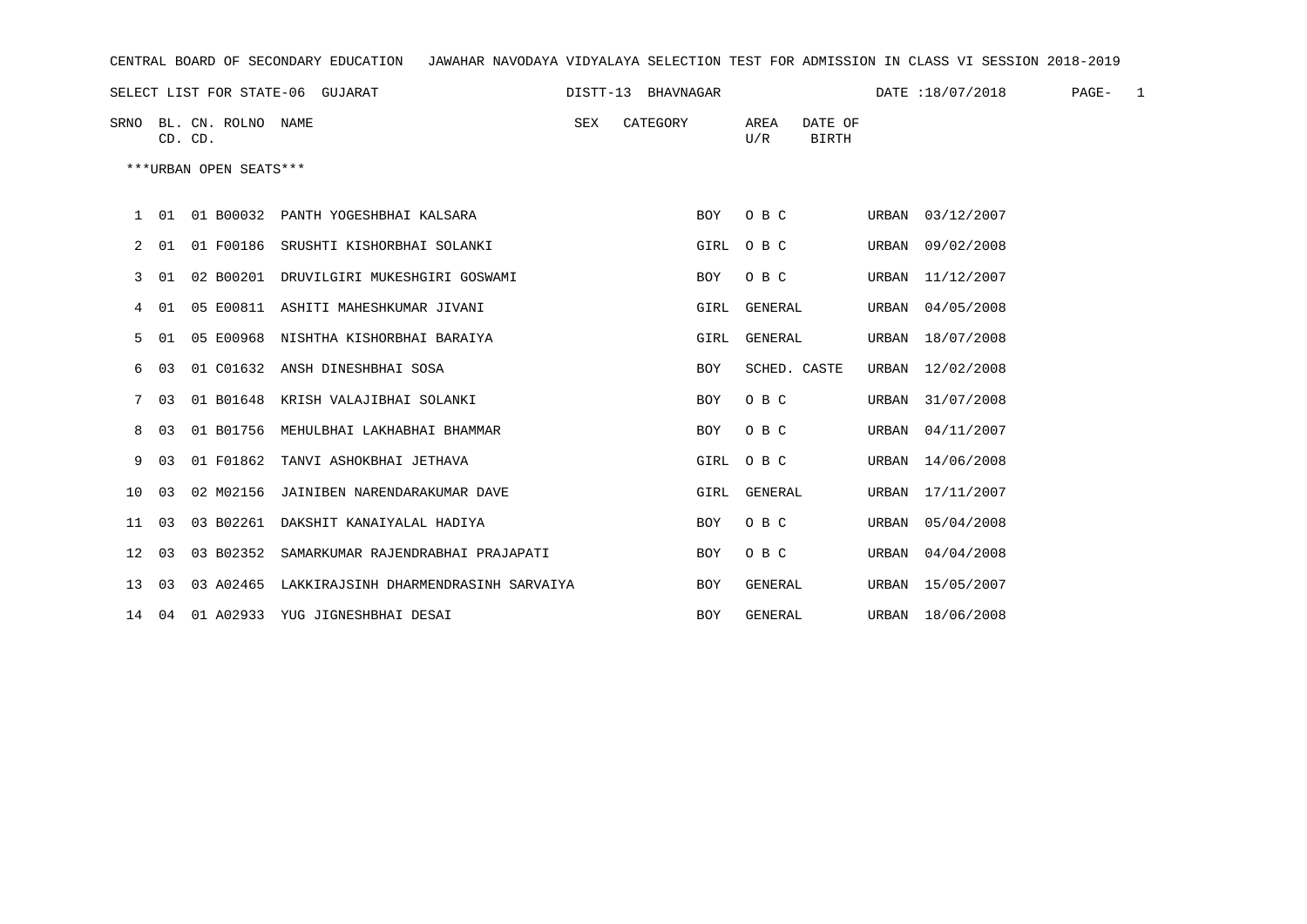| CENTRAL BOARD OF SECONDARY EDUCATION – JAWAHAR NAVODAYA VIDYALAYA SELECTION TEST FOR ADMISSION IN CLASS VI SESSION 2018-2019 |                   |            |     |                  |                                            |  |
|------------------------------------------------------------------------------------------------------------------------------|-------------------|------------|-----|------------------|--------------------------------------------|--|
| SELECT LIST FOR STATE-06 GUJARAT                                                                                             |                   |            |     |                  | DISTT-13 BHAVNAGAR DATE:18/07/2018 PAGE- 2 |  |
| SRNO BL. CN. ROLNO NAME<br>CD. CD.                                                                                           | SEX CATEGORY AREA |            | U/R | DATE OF<br>BIRTH |                                            |  |
| ***URBAN OPEN SEATS***                                                                                                       |                   |            |     |                  |                                            |  |
| 15 04 01 F03135 SARJANABEN KARASHANBHAI VALAKI                                                                               |                   |            |     |                  | GIRL O B C URBAN 03/08/2007                |  |
| 16 07 01 E05303 HASTEEBEN MEHULBHAI PATEL                                                                                    |                   |            |     |                  | GIRL GENERAL URBAN 15/04/2008              |  |
| NO. OF CANDIDATE : 016                                                                                                       |                   |            |     |                  |                                            |  |
| ***URBAN SCHEDULED CASTE OUOTA SEATS***                                                                                      |                   |            |     |                  |                                            |  |
| 17 01 01 C00098 MAHARSHIKUMAR DAYABHAI PARMAR                                                                                |                   | BOY        |     |                  | SCHED. CASTE URBAN 07/07/2008              |  |
| 18 01 03 C00493 ARYA MUKESHBHAI PARMAR                                                                                       |                   | BOY        |     |                  | SCHED. CASTE URBAN 19/04/2008              |  |
| 19 03 01 C01782 KARTIK JITENDRABHAI VAGHELA                                                                                  |                   | <b>BOY</b> |     |                  | SCHED. CASTE URBAN 06/09/2007              |  |
| NO. OF CANDIDATE : 003                                                                                                       |                   |            |     |                  |                                            |  |
| ***URBAN SCHEDULED TRIBE OUOTA SEATS***                                                                                      |                   |            |     |                  |                                            |  |
| 20 01 06 D01198 RAJSAGAR SITARAM MEENA                                                                                       |                   | BOY        |     |                  | SCHED. TRIBE URBAN 03/07/2007              |  |
| NO. OF CANDIDATE : 001                                                                                                       |                   |            |     |                  |                                            |  |
| ***RURAL OPEN SEATS***                                                                                                       |                   |            |     |                  |                                            |  |
| 21 01 01 J00011 KULDEPBHAI CHATURBHAI KANTARIYA MARI BOY O B C RURAL 17/02/2008                                              |                   |            |     |                  |                                            |  |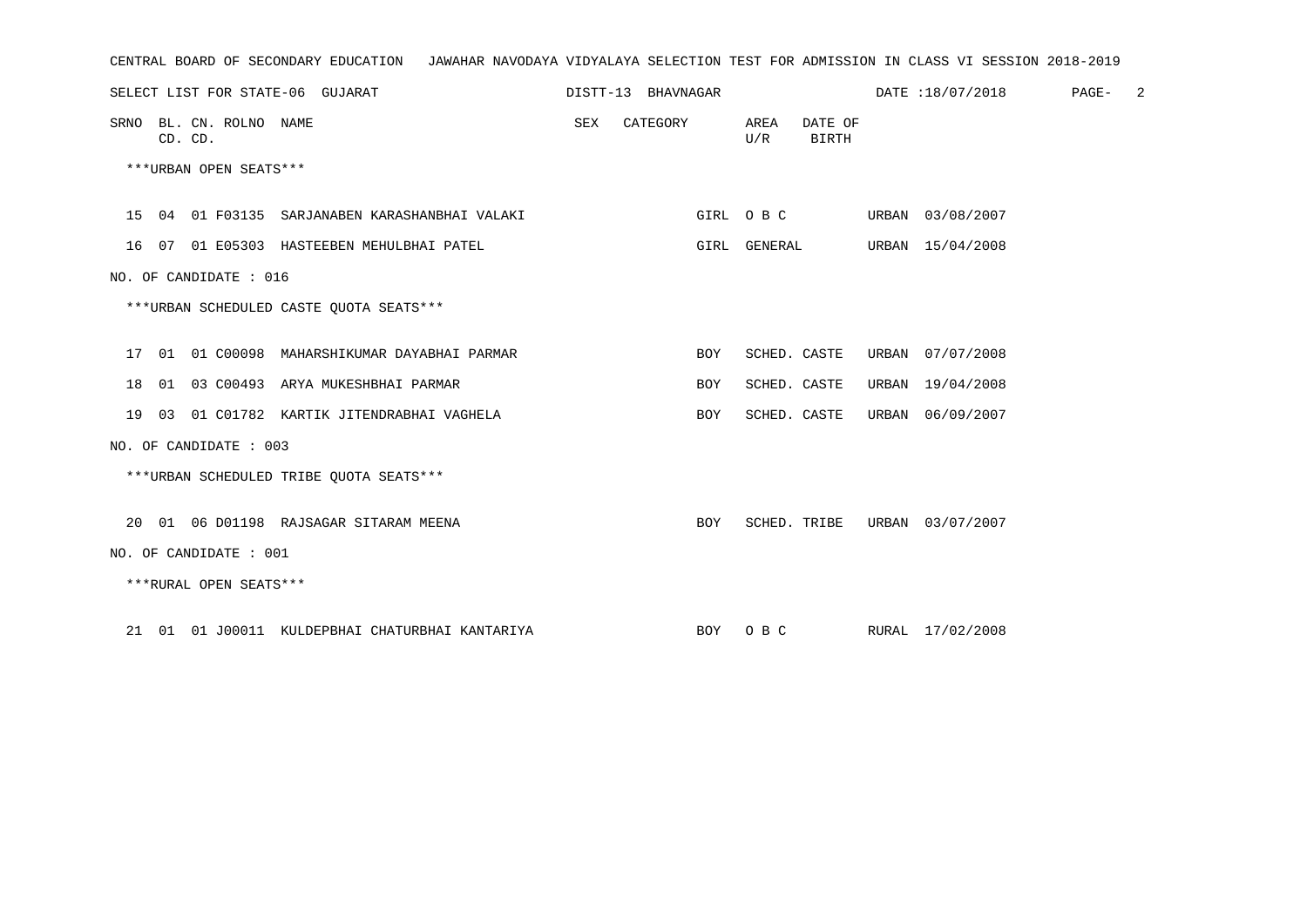| CENTRAL BOARD OF SECONDARY EDUCATION GAWAHAR NAVODAYA VIDYALAYA SELECTION TEST FOR ADMISSION IN CLASS VI SESSION 2018-2019 |       |                                    |                                               |  |              |      |                                     |  |                  |  |  |  |
|----------------------------------------------------------------------------------------------------------------------------|-------|------------------------------------|-----------------------------------------------|--|--------------|------|-------------------------------------|--|------------------|--|--|--|
|                                                                                                                            |       |                                    |                                               |  |              |      |                                     |  |                  |  |  |  |
|                                                                                                                            |       | SRNO BL. CN. ROLNO NAME<br>CD. CD. |                                               |  | SEX CATEGORY |      | AREA DATE OF<br>U/R<br><b>BIRTH</b> |  |                  |  |  |  |
|                                                                                                                            |       | ***RURAL OPEN SEATS***             |                                               |  |              |      |                                     |  |                  |  |  |  |
|                                                                                                                            |       |                                    | 22 01 01 100041 MADHAVBHAI JIGNESHKUMAR PONDA |  |              | BOY  | GENERAL                             |  | RURAL 31/08/2008 |  |  |  |
|                                                                                                                            |       |                                    | 23 01 01 N00153 KRUPALI DILIPBHAI CHAUHAN     |  |              |      | GIRL OBC                            |  | RURAL 04/10/2007 |  |  |  |
|                                                                                                                            |       |                                    | 24 01 03 J00425 DILIP RAGHABHAI DABHI         |  |              | BOY  | O B C                               |  | RURAL 27/09/2007 |  |  |  |
|                                                                                                                            |       |                                    | 25 01 04 J00645 MIHIR DHIRUBHAI DABHI         |  |              | BOY  | O B C                               |  | RURAL 07/10/2007 |  |  |  |
| 26                                                                                                                         | 01    |                                    | 04 N00697 DEVANGIBEN DASHARATHBHAI PARAMAR    |  |              | GIRL | $O$ B C                             |  | RURAL 15/01/2008 |  |  |  |
|                                                                                                                            |       |                                    | 27 02 01 J01273 HIMANSHUBHAI MADHUBHAI SHIDHA |  |              | BOY  | O B C                               |  | RURAL 31/08/2007 |  |  |  |
| 28                                                                                                                         | 02    |                                    | 01 J01357 BHAVDIPBHAI VIRAMBHAI MOBH          |  |              | BOY  | $O$ B C                             |  | RURAL 19/10/2007 |  |  |  |
|                                                                                                                            |       |                                    | 29 02 02 I01547 ABHIJITSINH TILUBHA GOHIL     |  |              | BOY  | GENERAL                             |  | RURAL 08/04/2008 |  |  |  |
| 30                                                                                                                         | 0.3   |                                    | 01 M01855 MAHIMFATEMA SHABBIRALI RAVJANI      |  |              |      | GIRL GENERAL                        |  | RURAL 31/03/2008 |  |  |  |
|                                                                                                                            |       |                                    | 31 03 01 N01857 JAGRUTIBEN NATHUBHAI BHAMMAR  |  |              |      | GIRL OBC                            |  | RURAL 25/08/2008 |  |  |  |
|                                                                                                                            | 32 03 |                                    | 01 N01945 VIDHIBEN DHANJIBHAI GANGAJALIYA     |  |              |      | GIRL OBC                            |  | RURAL 27/07/2008 |  |  |  |
|                                                                                                                            | 33 03 |                                    | 02 M02129 KONELFATEMA IKBALALI RAVJANI        |  |              |      | GIRL GENERAL                        |  | RURAL 04/01/2007 |  |  |  |
|                                                                                                                            | 34 03 |                                    | 02 M02157 TANVIBEN UTTAMKUMAR JOSHI           |  |              |      | GIRL GENERAL                        |  | RURAL 12/10/2007 |  |  |  |
|                                                                                                                            | 35 03 |                                    | 02 M02181 DRASHTIBEN HARESHBHAI PANDYA        |  |              |      | GIRL GENERAL                        |  | RURAL 19/03/2007 |  |  |  |
|                                                                                                                            | 36 03 |                                    | 02 N02194 PRIYANKABEN MANISHBHAI DHEDHI       |  |              |      | GIRL OBC                            |  | RURAL 11/06/2008 |  |  |  |
|                                                                                                                            |       |                                    | 37 03 03 N02570 NAMRATA SURESHBHAI LADUMOR    |  |              |      | GIRL OBC                            |  | RURAL 20/05/2008 |  |  |  |
|                                                                                                                            |       |                                    | 38 04 01 J02866 VISHALBHAI JORUBHAI BHALIYA   |  |              |      | BOY OBC                             |  | RURAL 18/01/2008 |  |  |  |

39 04 01 J02868 KAUSHIKBHAI SAVJIBHAI DHAPA BOY O B C RURAL 07/04/2008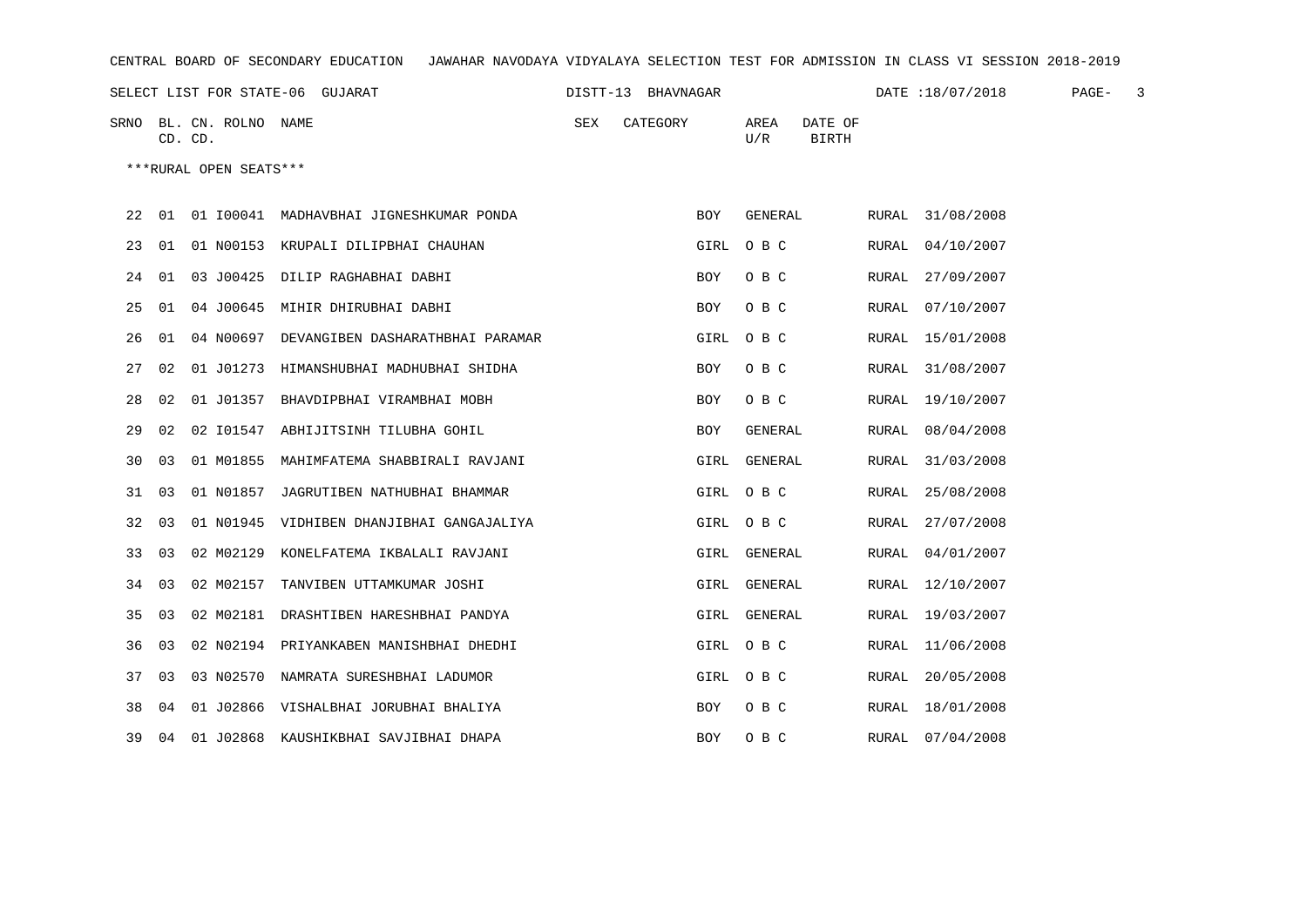| CENTRAL BOARD OF SECONDARY EDUCATION – JAWAHAR NAVODAYA VIDYALAYA SELECTION TEST FOR ADMISSION IN CLASS VI SESSION 2018-2019 |         |  |                         |                                                |                    |  |          |            |             |                         |  |                  |        |  |
|------------------------------------------------------------------------------------------------------------------------------|---------|--|-------------------------|------------------------------------------------|--------------------|--|----------|------------|-------------|-------------------------|--|------------------|--------|--|
|                                                                                                                              |         |  |                         | SELECT LIST FOR STATE-06 GUJARAT               | DISTT-13 BHAVNAGAR |  |          |            |             |                         |  | DATE:18/07/2018  | PAGE-4 |  |
|                                                                                                                              | CD. CD. |  | SRNO BL. CN. ROLNO NAME |                                                | SEX                |  | CATEGORY |            | AREA<br>U/R | DATE OF<br><b>BIRTH</b> |  |                  |        |  |
|                                                                                                                              |         |  | ***RURAL OPEN SEATS***  |                                                |                    |  |          |            |             |                         |  |                  |        |  |
|                                                                                                                              |         |  |                         | 40 04 01 J02943 JAYDIP DINUBHAI JAJDA          |                    |  |          | BOY        |             | $O$ B C                 |  | RURAL 11/01/2008 |        |  |
|                                                                                                                              | 41 04   |  |                         | 01 N03095 ANKITA VAGHABHAI MAKWANA             |                    |  |          |            | GIRL OBC    |                         |  | RURAL 05/11/2007 |        |  |
| 42                                                                                                                           | 04      |  |                         | 01 N03110 DEHUTI PRAVINBHAI BALDANIYA          |                    |  |          | GIRL       | $O$ B $C$   |                         |  | RURAL 24/07/2008 |        |  |
| 43                                                                                                                           | 04      |  |                         | 02 J03234 AADITYAKUMAR HAMIRBHAI CHHOTALA      |                    |  |          | BOY        | O B C       |                         |  | RURAL 08/04/2008 |        |  |
| 44                                                                                                                           | 04      |  |                         | 03 J03394 HASHDEEPBHAI BIPINBHAI LADUMOR       |                    |  |          | BOY        | O B C       |                         |  | RURAL 28/11/2007 |        |  |
| 45                                                                                                                           | 04      |  |                         | 03 J03396 DHARMIKBHAI HASMUKHBHAI GOHIL        |                    |  |          | BOY        | O B C       |                         |  | RURAL 01/03/2008 |        |  |
| 46                                                                                                                           | 04      |  |                         | 04 I03695 MIHIRKUMAR MAHENDRABHAI PATEL        |                    |  |          | BOY        | GENERAL     |                         |  | RURAL 11/06/2008 |        |  |
| 47                                                                                                                           | 04      |  |                         | 05 103894 ANKITBHAI DINESHBHAI LADHAVA         |                    |  |          | BOY        | GENERAL     |                         |  | RURAL 05/08/2008 |        |  |
| 48                                                                                                                           | 04      |  |                         | 05 M04031 EKTA GAJENDRA LADHAVA                |                    |  |          | GIRL       | GENERAL     |                         |  | RURAL 02/08/2008 |        |  |
| 49                                                                                                                           | 05      |  |                         | 01 104092 DHRUVIL PARESHBHAI PEDHDIYA          |                    |  |          | BOY        | GENERAL     |                         |  | RURAL 17/10/2007 |        |  |
| 50                                                                                                                           | 05      |  |                         | 01 K04164 DHAIRYA JAGDISHKUMAR SOLANKI         |                    |  |          | BOY        |             | SCHED. CASTE            |  | RURAL 21/09/2007 |        |  |
| 51                                                                                                                           | 06      |  |                         | 01 J04569 SMIT MAHENDRAKUMAR PRAJAPATI         |                    |  |          | BOY        | O B C       |                         |  | RURAL 25/06/2008 |        |  |
| 52                                                                                                                           | 06      |  |                         | 01 I04588 SHUBHAMBHAI GHANSHYAMBHAI JOSHI      |                    |  |          | BOY        | GENERAL     |                         |  | RURAL 04/04/2008 |        |  |
| 53                                                                                                                           | 06      |  | 01 J04603               | CHHATRAJITSINH JESANGBHAI PARMAR               |                    |  |          | <b>BOY</b> | O B C       |                         |  | RURAL 30/10/2007 |        |  |
| 54                                                                                                                           | 06      |  |                         | 01 J04604 VISHVARAJ AJITBHAI MORI              |                    |  |          | BOY        | O B C       |                         |  | RURAL 15/02/2008 |        |  |
| 55                                                                                                                           | 06      |  |                         | 01 004640 SHALINI JAYESHBHAI GOHIL             |                    |  |          | GIRL       |             | SCHED. CASTE            |  | RURAL 27/05/2008 |        |  |
| 56                                                                                                                           | 07      |  |                         | 01 105082 MEHULKUMAR NARESHBHAI JALELA         |                    |  |          | BOY        | GENERAL     |                         |  | RURAL 23/08/2008 |        |  |
|                                                                                                                              |         |  |                         | 57 07 01 105121 GAURANGBHAI VINODBHAI DHANDHLA |                    |  |          | BOY        | GENERAL     |                         |  | RURAL 18/11/2007 |        |  |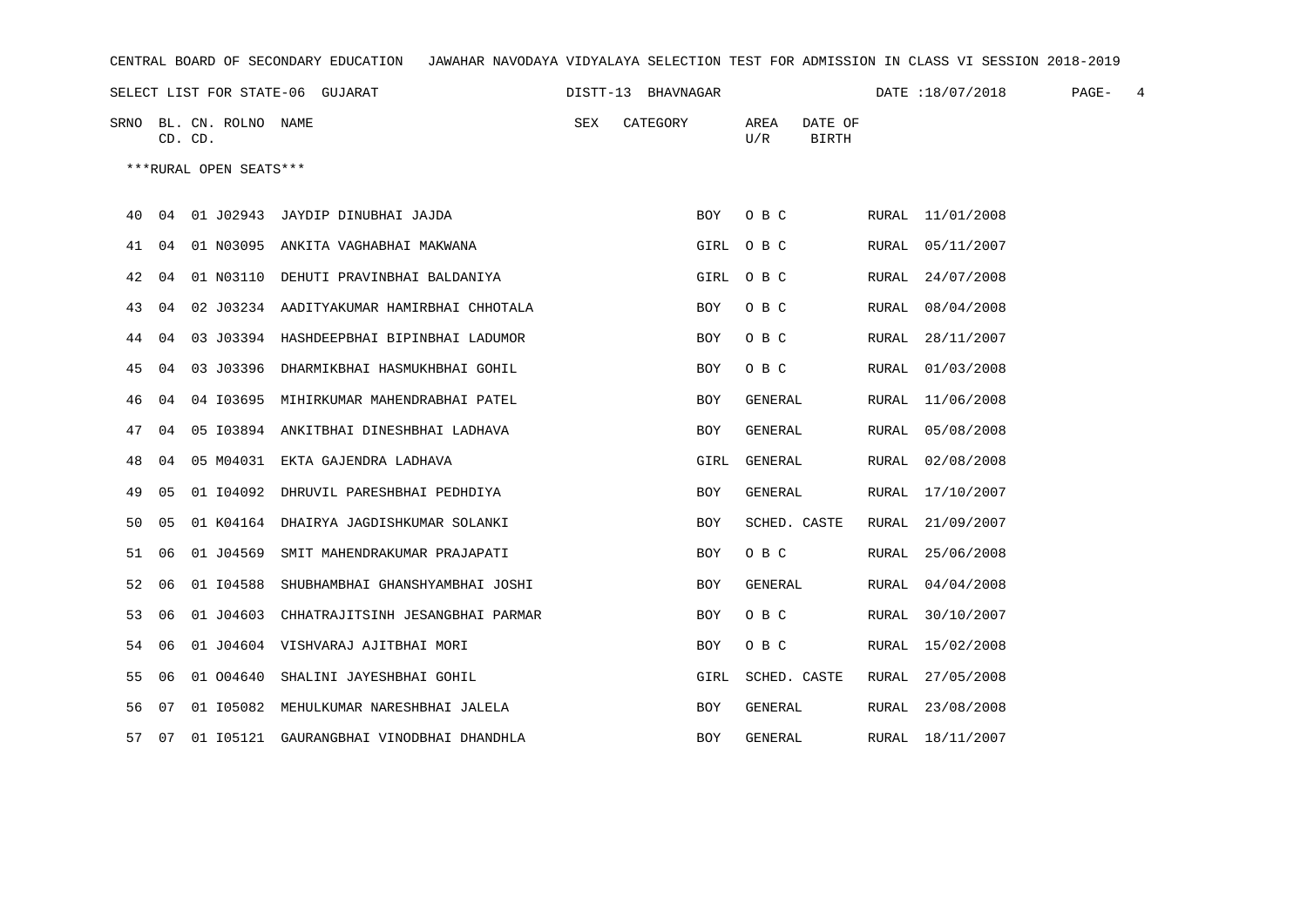| CENTRAL BOARD OF SECONDARY EDUCATION – JAWAHAR NAVODAYA VIDYALAYA SELECTION TEST FOR ADMISSION IN CLASS VI SESSION 2018-2019                                                                                                   |  |                                    |                                                   |  |              |            |                               |  |                  |  |  |
|--------------------------------------------------------------------------------------------------------------------------------------------------------------------------------------------------------------------------------|--|------------------------------------|---------------------------------------------------|--|--------------|------------|-------------------------------|--|------------------|--|--|
| SELECT LIST FOR STATE-06 GUJARAT 6 19 19 19 19 2012 12:30 2013 12:40 2014 12:40 2014 12:40 2014 12:50 2015 12:40 2014 12:40 2015 12:40 2014 12:40 2014 12:40 2014 12:40 2014 12:40 2014 12:40 2014 12:40 2014 12:40 2014 12:40 |  |                                    |                                                   |  |              |            |                               |  |                  |  |  |
|                                                                                                                                                                                                                                |  | SRNO BL. CN. ROLNO NAME<br>CD. CD. |                                                   |  | SEX CATEGORY |            | AREA DATE OF<br>U/R<br>BIRTH  |  |                  |  |  |
|                                                                                                                                                                                                                                |  | ***RURAL OPEN SEATS***             |                                                   |  |              |            |                               |  |                  |  |  |
|                                                                                                                                                                                                                                |  |                                    | 58 07 01 I05243 DARSHIL RAJESHBHAI JANI           |  |              | <b>BOY</b> | GENERAL                       |  | RURAL 24/10/2007 |  |  |
|                                                                                                                                                                                                                                |  |                                    | 59 07 02 105461 DHARMKUMAR MAHESHBHAI JASANI      |  |              | <b>BOY</b> | GENERAL                       |  | RURAL 14/11/2007 |  |  |
|                                                                                                                                                                                                                                |  |                                    | 60 07 02 105507 DHRUV DHARMESHBHAI BHARODIYA      |  |              | <b>BOY</b> | GENERAL                       |  | RURAL 06/01/2008 |  |  |
|                                                                                                                                                                                                                                |  |                                    | 61 08 01 105730 PRIYRAJSINH KUMARSINH GOHIL       |  |              | <b>BOY</b> | GENERAL                       |  | RURAL 31/12/2007 |  |  |
|                                                                                                                                                                                                                                |  |                                    | 62 08 01 N05781 KHUSHI PARESHBHAI MAKWANA         |  |              |            | GIRL OBC                      |  | RURAL 21/10/2007 |  |  |
|                                                                                                                                                                                                                                |  |                                    | 63 09 01 J06003 RAJVEERSINH GHANSHYAMSINH CHAUHAN |  |              | BOY        | O B C                         |  | RURAL 06/12/2007 |  |  |
|                                                                                                                                                                                                                                |  |                                    | 64 09 01 006089 VISWABEN NITEENKUMAR RATHOD       |  |              |            | GIRL SCHED. CASTE             |  | RURAL 17/01/2008 |  |  |
|                                                                                                                                                                                                                                |  |                                    | 65 10 01 106146 TIRTH TARUNBHAI PARASANA          |  |              | BOY        | GENERAL                       |  | RURAL 29/01/2008 |  |  |
|                                                                                                                                                                                                                                |  |                                    | 66 10 01 106189 HARSHDEVSINH KRISHNADEVSINH GOHIL |  |              | BOY        | GENERAL                       |  | RURAL 29/03/2008 |  |  |
|                                                                                                                                                                                                                                |  | NO. OF CANDIDATE : 046             |                                                   |  |              |            |                               |  |                  |  |  |
|                                                                                                                                                                                                                                |  |                                    | ***RURAL SCHEDULED CASTE QUOTA SEATS***           |  |              |            |                               |  |                  |  |  |
|                                                                                                                                                                                                                                |  |                                    | 67 01 01 K00124 HITESH VINESHBHAI MARU            |  |              | <b>BOY</b> | SCHED. CASTE RURAL 19/02/2008 |  |                  |  |  |
|                                                                                                                                                                                                                                |  |                                    | 68 01 04 K00609 ADITYA SURESHBHAI MAKWANA         |  |              | <b>BOY</b> | SCHED. CASTE                  |  | RURAL 20/12/2007 |  |  |
|                                                                                                                                                                                                                                |  |                                    | 69 04 02 K03156 ASHISH MEHULBHAI BARAIYA          |  |              | BOY        | SCHED. CASTE                  |  | RURAL 04/11/2007 |  |  |
|                                                                                                                                                                                                                                |  |                                    | 70 04 04 003861 DRASHTI RAVINDRAKUMAR RAVALIYA    |  |              |            | GIRL SCHED. CASTE             |  | RURAL 14/01/2008 |  |  |
|                                                                                                                                                                                                                                |  |                                    | 71 04 05 003989 NAIYA RASIKBHAI                   |  |              |            | GIRL SCHED. CASTE             |  | RURAL 07/08/2008 |  |  |